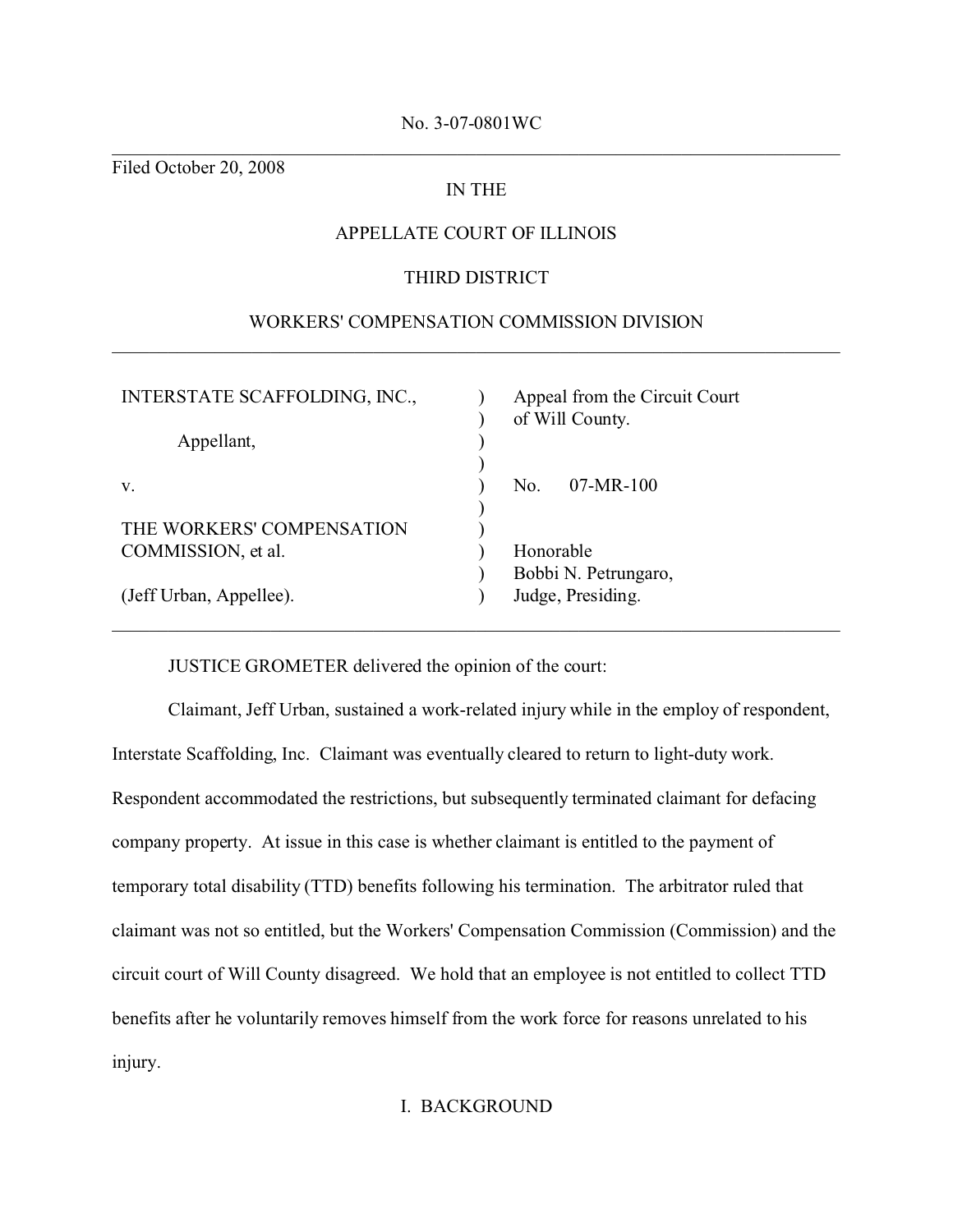Claimant was employed by respondent as a union carpenter. On July 2, 2003, he suffered a work-related injury to his head and neck and sought medical treatment from Dr. James Young. Dr. Young eventually authorized claimant to return to work subject to certain lifting restrictions, and in February 2005, claimant began working light duty for respondent at one of its facilities in East Hazel Crest, Illinois. At the arbitration hearing on his application for adjustment of claim, claimant testified that the work provided by respondent was within the restrictions prescribed by Dr. Young. Claimant continued to work light duty on a regular basis until May 25, 2005, when his employment was terminated.

With respect to the events leading to his discharge, claimant testified that sometime in April 2005, he had written religious inscriptions on the walls and shelves in a storage room on respondent's premises. Claimant stated that he wrote the inscriptions with permanent marker and that some of his coworkers were aware of the writings. Claimant also indicated that there was other graffiti and drawings on the storage-room shelves prior to when he made the inscriptions. Nevertheless, claimant acknowledged that he did not have permission from respondent to write on the walls and shelves. He also stated that the writings did not pertain in any way to his job duties with respondent and that, aside from the storage room, at no other location on respondent's premises did non-work-related slogans or writings appear on the walls, affixed shelves, or elsewhere.

On May 25, 2005, claimant brought his paycheck to Rebecca Parks, an employee in respondent's payroll department. Claimant contacted Parks because he had been overpaid and because no federal taxes were being withheld from his paycheck. Claimant testified that he had

-2-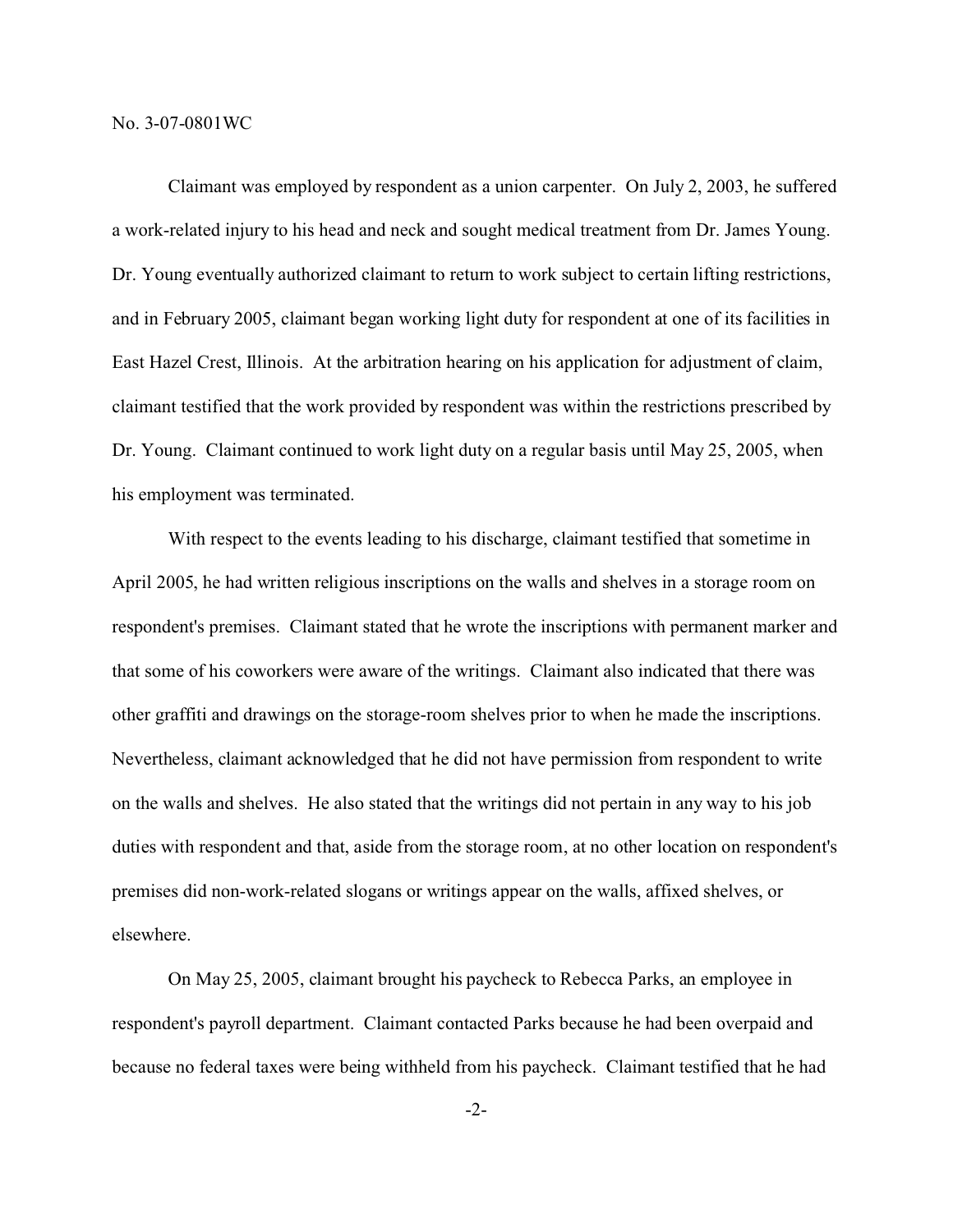received other paychecks that contained overpayments and he "didn't want to get accused for not saying anything." After claimant spoke to Parks, she contacted Jan Coffey, the assistant to Ronald Fowler, respondent's president. According to claimant, Coffey approached him, called him a "hypocrite," and stated that if he believed the religious slogans that he had written on respondent's premises, he would have brought the erroneous paychecks to respondent's attention weeks earlier. Coffey testified that claimant responded that he "deserved those wages" and that he was a "union worker." In response to the confrontation with Coffey, claimant contacted the East Hazel Crest police department, complaining that he was being harassed and discriminated against because of his religious beliefs. A police officer came to respondent's facility, interviewed various individuals, and wrote a report. However, no arrests were made, and no one was charged with any crime. Coffey later contacted Fowler, who was out of town, to report the incident and the fact that claimant had contacted the police. At that time, Coffey informed Fowler for the first time about the writings claimant had made on the walls and shelves in the storage room. Fowler subsequently instructed Barry Manuel, claimant's supervisor, to terminate claimant for defacing company property.

The arbitrator declined to award claimant TTD benefits subsequent to his dismissal. The arbitrator wrote that, "[n]otwithstanding the divisive, conflicting testimony regarding the arguments and confrontations of May 25, 2005 at the Respondent's place of business and the unusual basis for the termination of [claimant], this arbitrator finds [claimant] is not entitled to temporary total disability benefits subsequent to his termination of May 25, 2005." The Commission modified the decision of the arbitrator and remanded the cause pursuant to Thomas

-3-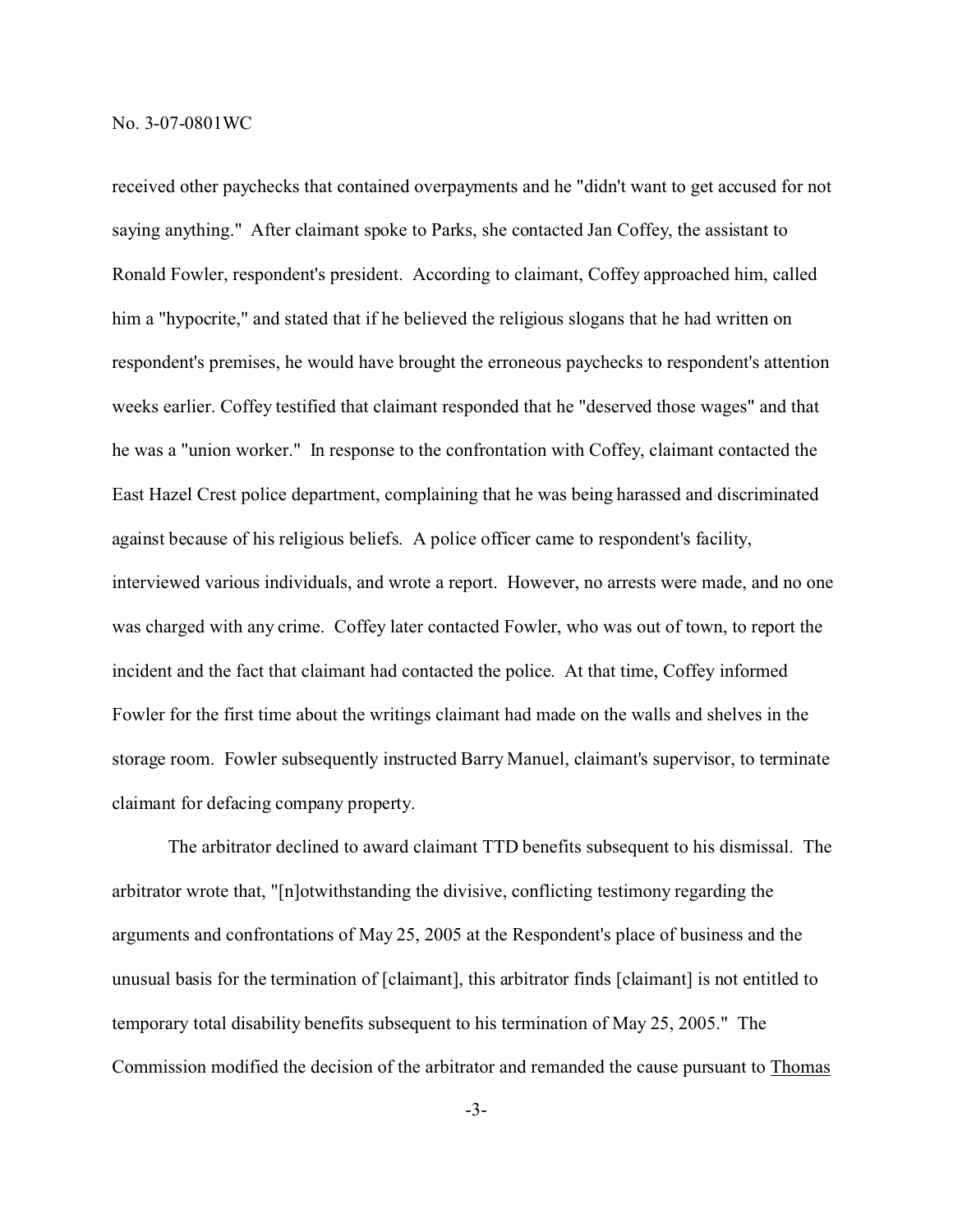v. Industrial Comm'n, 78 Ill. 2d 327 (1980). Relevant here, the Commission found that claimant was entitled to TTD benefits from May 25, 2005, through the date of the arbitration hearing, "based on the fact that [claimant's] condition had not stabilize [sic]" as of the date of the arbitration hearing. The circuit court of Will County confirmed the Commission's decision. Respondent then filed the instant appeal.

### II. ANALYSIS

The principal issue in this appeal is whether the Commission erred in awarding claimant TTD benefits following his termination from respondent's employ on May 25, 2005. The principles governing TTD benefits are well settled. A claimant is temporarily totally disabled from the time an injury incapacitates him from work until such time as he is as far recovered or restored as the permanent character of his injury will permit. Westin Hotel v. Industrial Comm'n, 372 Ill. App. 3d 527, 542 (2007). A claimant seeking TTD benefits must prove not only that he did not work, but that he was unable to work. F&B Manufacturing Co. v. Industrial Comm'n, 325 Ill. App. 3d 527, 531 (2001). The dispositive inquiry is whether the claimant's condition has stabilized, i.e., whether the claimant has reached maximum medical improvement (MMI). Land & Lakes Co. v. Industrial Comm'n, 359 Ill. App. 3d 582, 594 (2005). The factors to consider in assessing whether a claimant has reached MMI include a release to return to work, medical testimony or evidence concerning the claimant's injury, and the extent of the injury. Freeman United Coal Co. v. Industrial Comm'n, 318 Ill. App. 3d 170, 178 (2000). Once an injured claimant has reached MMI, the disabling condition has become permanent and he is no longer eligible for TTD benefits. Nascote Industries v. Industrial Comm'n, 353 Ill. App. 3d 1067, 1072

-4-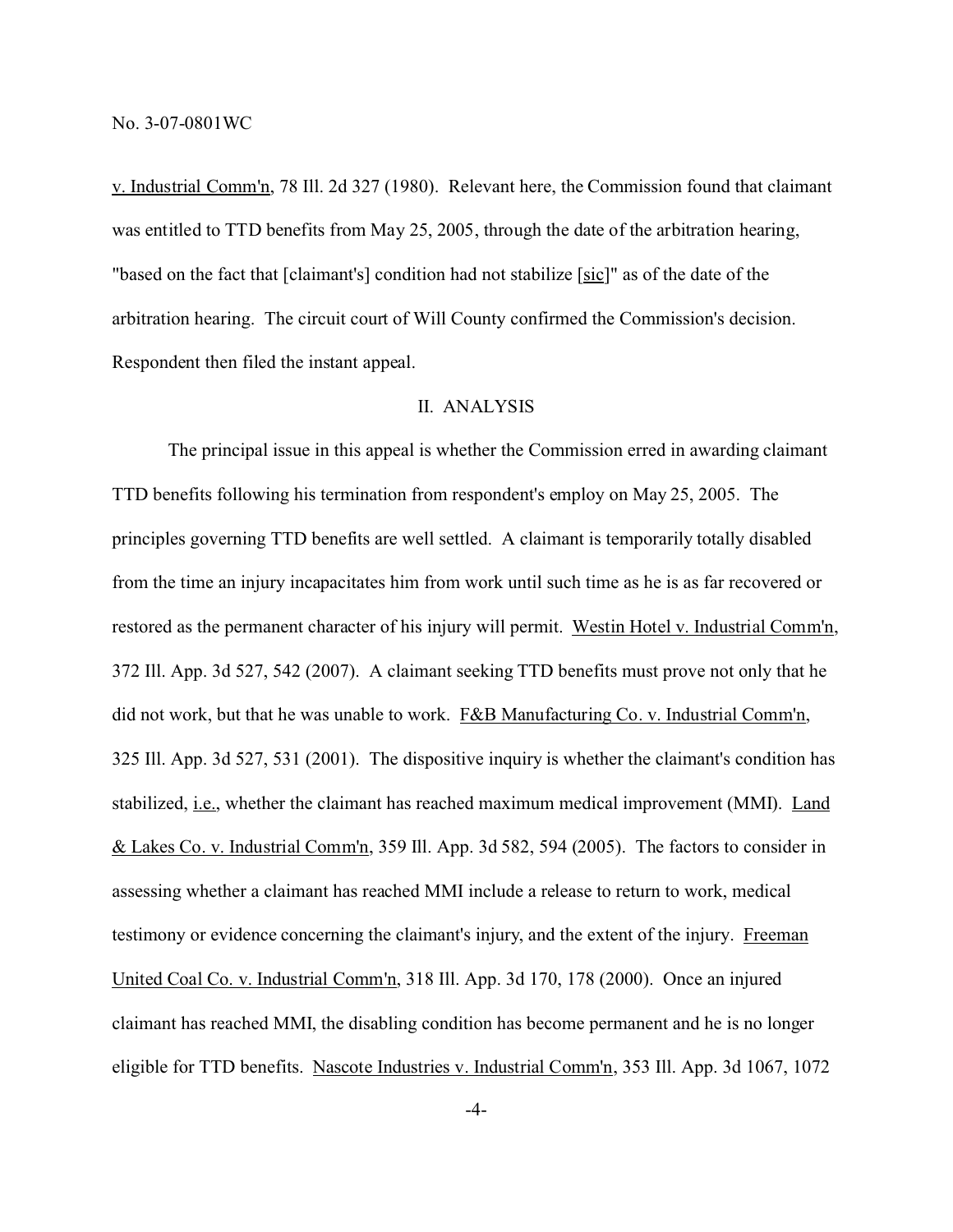(2004). The period during which a claimant is temporarily totally disabled is a question of fact for the Commission, and its determination will not be disturbed on review unless contrary to the manifest weight of the evidence. Cropmate Co. v. Industrial Comm'n, 313 Ill. App. 3d 290, 296 (2000). In determining whether a factual finding of the Commission is against the manifest weight of the evidence, the relevant test is whether the record contains sufficient factual evidence to support the Commission's determination. F&B Manufacturing Co., 325 Ill. App. 3d at 532.

In this case, we cannot say that the Commission's finding that claimant was temporarily totally disabled at the time of his termination was against the manifest weight of the evidence. A review of the record demonstrates that, as of the date of the arbitration hearing, claimant had not been released to full-duty work. Further, none of claimant's treating physicians indicated that claimant had reached MMI. In fact, the medical evidence establishes that claimant continues to experience various symptoms connected with the work-related accident for which he was still being treated. Thus, there was sufficient evidence to support the Commission's finding that claimant's condition had not stabilized.

Although we agree that claimant was still temporarily totally disabled at the time of his termination, the more interesting aspect of this appeal is whether claimant is entitled to TTD benefits following his discharge from respondent's employ. In confirming the decision of the Commission, the circuit court stated that "[t]he Commission determined that the [claimant] was not fired for cause." We find no language to this effect in the Commission's decision. To the contrary, as respondent conceded during oral arguments, the arbitrator relied on claimant's discharge in deciding that claimant was not entitled to TTD benefits after May 25, 2005. Thus,

-5-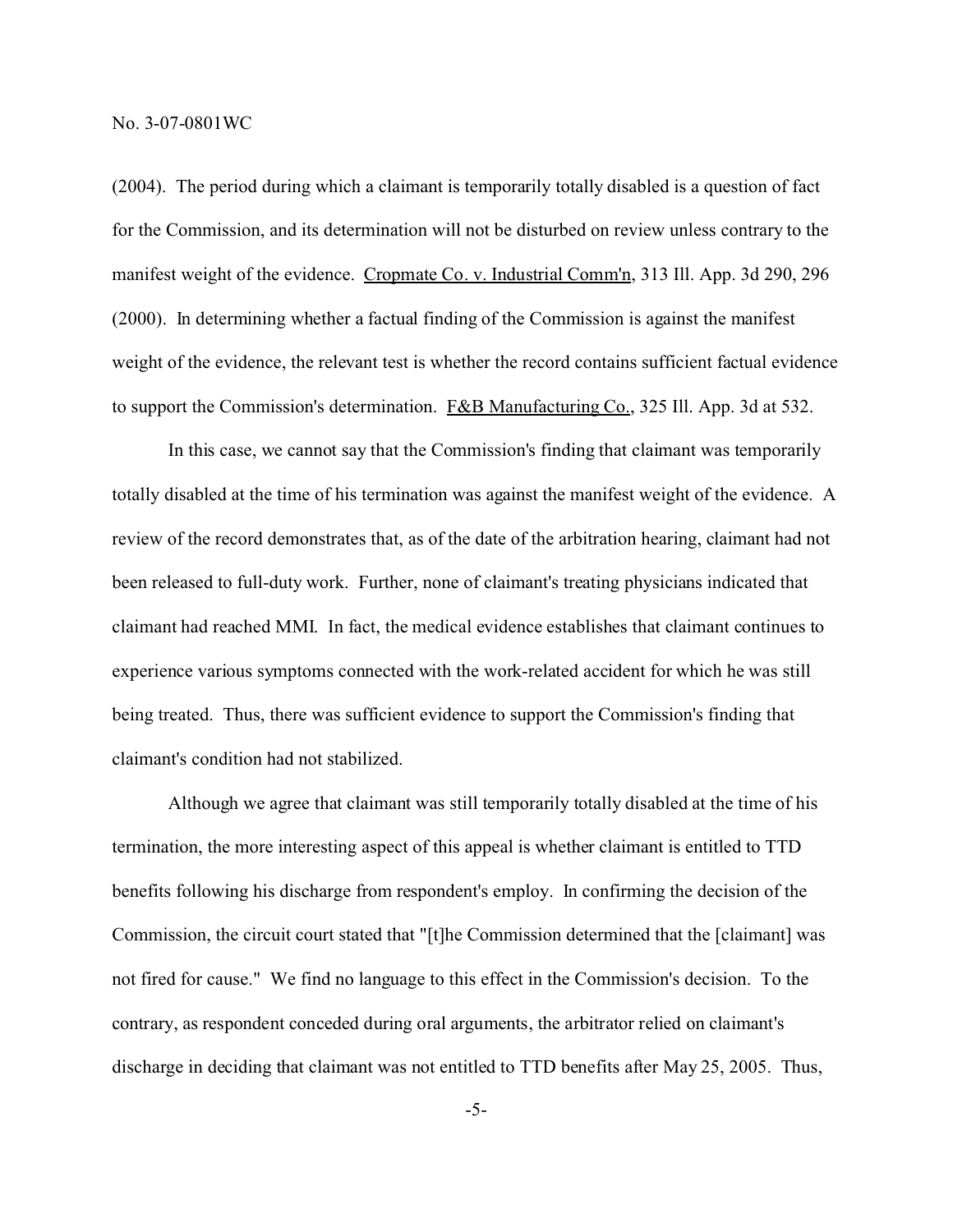the arbitrator tacitly concluded that claimant's termination was for cause. The Commission affirmed that portion of the arbitrator's decision. Nevertheless, the parties have not provided us with any authority addressing the impact of an employee's termination on his entitlement to TTD benefits subsequent to the date of dismissal. Respondent, however, equates the circumstances of this case to situations in which an employee has refused work falling within the physical limitations prescribed by his doctor or in which the employee fails to cooperate in good faith with rehabilitation efforts. In general, these lines of cases provide that an employee is not entitled to TTD benefits. See, e.g., Stone v. Industrial Comm'n, 286 Ill. App. 3d 174, 179-80 (1997) (failure to cooperate); Hayden v. Industrial Comm'n, 214 Ill. App. 3d 749, 755-56 (1991) (same); Gallentine v. Industrial Comm'n, 201 Ill. App. 3d 880, 887 (1990) (refusal of light-duty work); Presson v. Industrial Comm'n, 200 Ill. App. 3d 876, 880-81 (1990) (same); Boker v. Industrial Comm'n, 141 Ill. App. 3d 51, 54-55 (1986) (same); but see Archer Daniels Midland Co. v. Industrial Comm'n, 138 Ill. 2d 107, 116-17 (1990) (rejecting the employer's claim that because the employee was dilatory with his rehabilitation efforts, he was not entitled to TTD benefits where the employee's rehabilitation counselor testified that the employee's progress was satisfactory and where the time frame requested by the employer would have required the employee to engage in more hours of rehabilitation than authorized by his physician); Jewel Food Cos. v. Industrial Comm'n, 256 Ill. App. 3d 525, 531-32 (1993) (rejecting the employer's claim that the employee failed to cooperate with vocational rehabilitation where the employee contacted 25 employers on his own, he contacted some of the leads provided by his vocational counselor, he advised counselor that he could not meet his financial obligations if he accepted a

-6-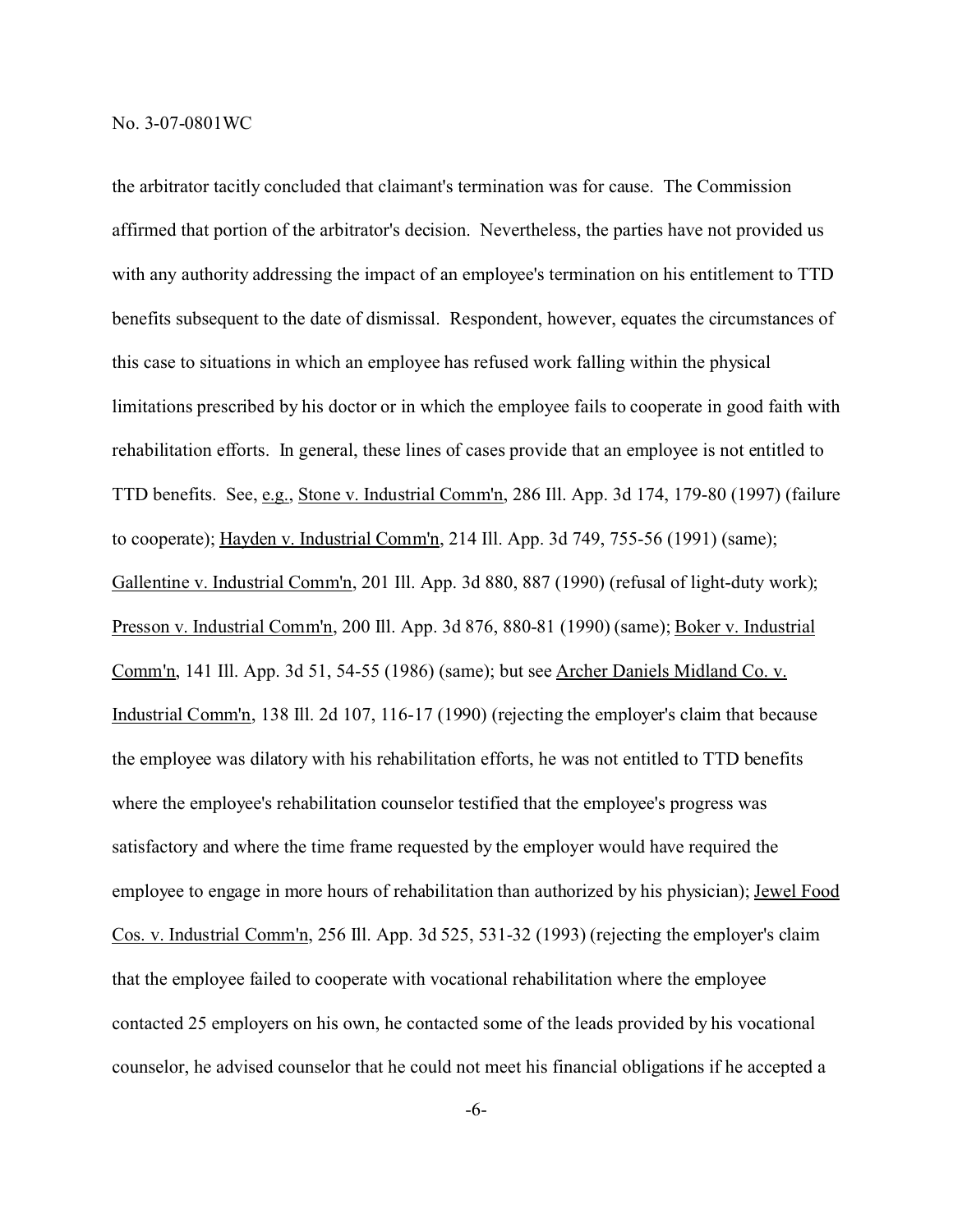low-paying job, and he made a "concerted effort" to return to work for the employer).

Although the cases cited by respondent provide some guidance, they are not directly on point. More analogous are two decisions addressing the impact on TTD benefits where the employee returns to light-duty work but is subsequently taken out of the work force. In City of Granite City v. Industrial Comm'n, 279 Ill. App. 3d 1087 (1996), the claimant suffered a knee injury while working as a police officer. Following surgery, the claimant returned to a light-duty position. He worked intermittently for several months, until he took disability retirement. The claimant also sought TTD benefits following his retirement. The Commission denied the request, holding that the claimant voluntarily left his light-duty job and removed himself from the workforce in order to collect a pension. We affirmed the Commission's decision, noting that the claimant did not present any evidence demonstrating that his injury had not stabilized, that he had not been released for light-duty work, or that he could not perform light-duty work. Granite City, 279 Ill. App. 3d at 1090-91.

In contrast to Granite City is Schmidgall v. Industrial Comm'n, 268 Ill. App. 3d 845 (1994). In Schmidgall, the claimant injured the right side of his body when a coworker accidentally tripped him. Following the injury, the claimant worked in a light-duty capacity until his doctor took him off work. At that time, the respondent began paying TTD benefits. A few months later, the claimant also began receiving Social Security benefits. The Commission held that the claimant was precluded from receiving TTD benefits once he began receiving Social Security because the claimant "had removed himself from the work force." We disagreed, reasoning that the claimant had not voluntarily removed himself from the workforce.

-7-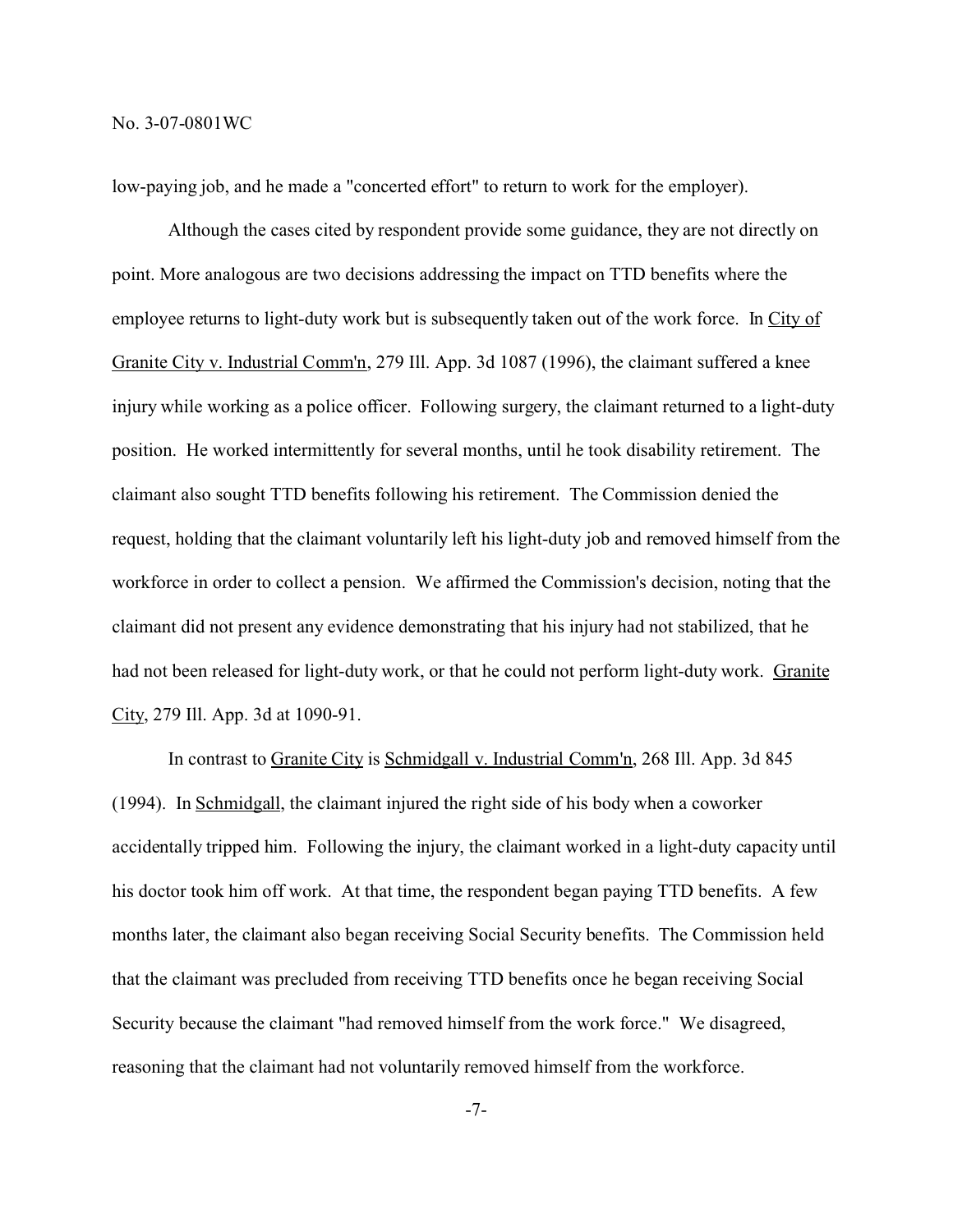Schmidgall, 268 Ill. App. 3d at 849. Rather, his doctor had by not releasing him to return to work. Schmidgall, 268 Ill. App. 3d at 849. Thus, Granite City and Schmidgall suggest that the critical inquiry in determining whether the employee is entitled to TTD benefits after leaving the workforce centers on whether the departure was voluntary.

In addition to Granite City and Schmidgall, we also find instructive to our analysis cases from other jurisdictions which address an employee's entitlement to TTD benefits following a discharge for misconduct. In his noted treatise, Professor Arthur Larson outlines the two approaches used in those jurisdictions that have addressed this issue. See 4 A. Larson & L. Larson, Worker's Compensation Law § 84.04[1], at 84-17 (2007). Some jurisdictions deny compensation to employees who, after resuming employment following a work-related injury, are terminated for misconduct where the disability played no part in the discharge. See, e.g., Palmer v. Alliance Compressors, 917 So.2d 510, 514 (La. Ct. App. 2005) (upholding denial of disability benefits following termination where the claimant was discharged for cause and the termination was unrelated to the claimant's injury); Robinson v. Department of Employment Services, 824 A.2d 962, 964-65 (D.C. 2003) (denying compensation where the claimant's termination was not connected to his injury); Sibley v. Unifirst Bank for Savings, 699 So.2d 1214, 1220 (Miss. 1997) (rejecting argument that the claimant was entitled to disability benefits following termination for criminal activity where the claimant failed to show that her job-related injury played any part in her discharge); Calvert v. General Motors Corporation, 327 N.W.2d 542, 546 (Mich. Ct. App. 1982) (holding that an employee who is discharged for "just cause" is not entitled to workers' compensation benefits); Goodyear Tire & Rubber Co. v. Watson, 252

-8-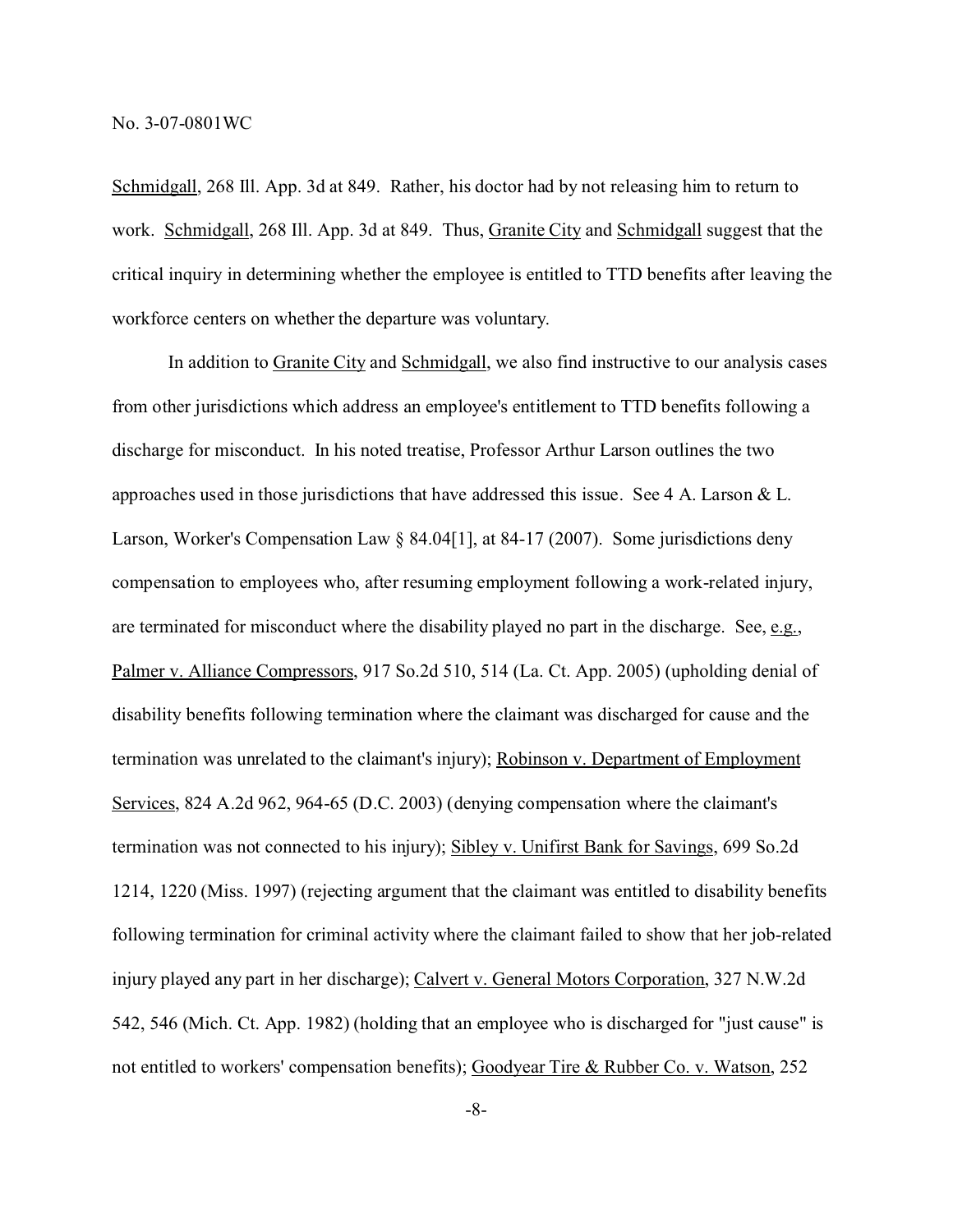S.E.2d 310, 312-13 (Va. 1979) (finding that employee who is terminated for cause and for reasons not associated with his disability is not entitled to benefits). These courts reason that an employee should not be rewarded with disability benefits where the unemployment was not related to the disability but rather to a volitional act over which the employee exercised some control. See, e.g., Palmer, 917 So.2d at 513 ("[W]e recognize that an injured employee cannot \*\*\* blatantly violate company policy without the possibility of recourse by the employer"); Calvert, 327 N.W.2d at 546 (defining termination for "just cause" to include only those "voluntary acts of the employee").

Courts in other jurisdictions hold that an employee's discharge from light-duty work for misconduct unrelated to his disability does not automatically bar the employee from receiving disability benefits. These courts allow the employee to collect benefits if he can establish that the work-related disability hampers the employee's ability to obtain or hold new employment. See, e.g., Cunningham v. Atlantic States Cast Iron Pipe Co., 901 A.2d 956, 962 (N.J. Super. Ct. App. Div. 2006) (holding that an employee who is terminated for cause will be entitled to disability benefits after termination if he can show actual wages lost because of the injury); Seagraves v. Austin Co., 472 S.E.2d 397, 401 (N.C. Ct. App. 1996) (concluding that where an employee who has sustained a compensable injury and has been provided light-duty employment is terminated for misconduct, the employee will be entitled to TTD benefits if the employee can show that any post-termination loss of wages is due to the work-related disability); Marsolek v. George A. Hormel Co., 438 N.W.2d 922, 924 (Minn. 1989) ("[A] justifiable discharge for misconduct suspends an injured employee's right to wage loss benefits; but the suspension of entitlement to

-9-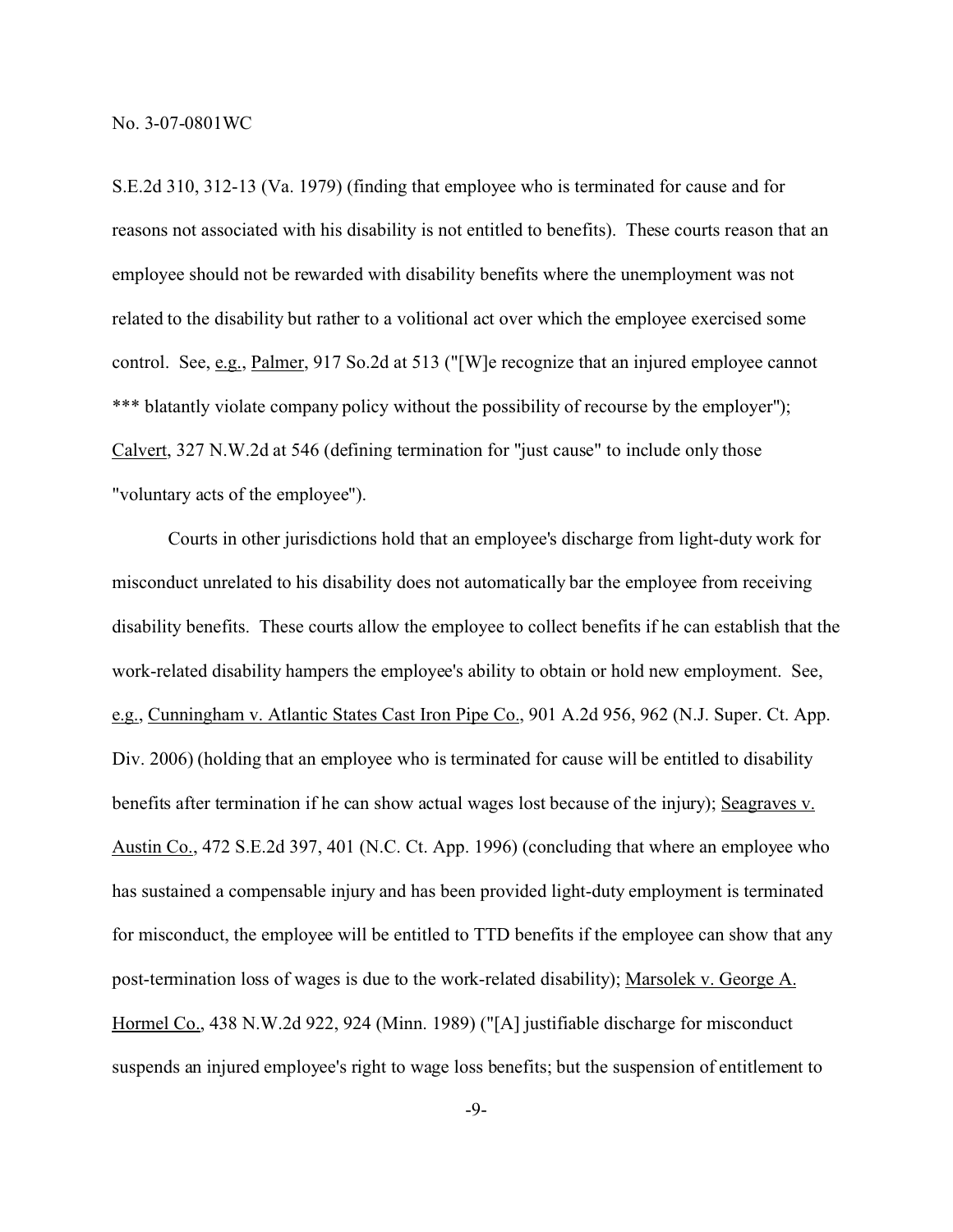wage loss benefits will be lifted once it has become demonstrable that the employee's workrelated disability is the cause of the employee's inability to find or hold new employment"). The focus in these cases is on the causal connection between the wages lost and the injury. The court's reason that if the employee can prove that the loss in wages was proximately caused by the injury, TTD benefits should be awarded. See, e.g., Cunningham, 901 A.2d at 961 ("The claimant has the burden of proving not only that he was available and willing to work, but that he would have been working if not for the disability"); Seagraves, 472 S.E.2d at 401 ("[T]he test is \*\*\* whether [the employee's] loss of \*\*\* wages \*\*\* is due to the employee's work-related disability, in which case the employee will be entitled to benefits for such disability"); Marsolek, 438 N.W.2d at 924.

The overriding purpose of the Illinois workers' compensation scheme is to compensate an employee for lost earnings resulting from a work-related disability. See Freeman United Coal Mining Co. v. Industrial Comm'n, 99 Ill. 2d 487, 496 (1984); Beelman Trucking v. Workers' Compensation Comm'n, 381 Ill. App. 3d 701, \_\_\_ (2008). Considering this purpose in conjunction with the case law discussed above, we find that allowing an employee to collect TTD benefits from his employer after he was removed from the work force as a result of volitional conduct unrelated to his injury would not advance the goal of compensating an employee for a work-related injury. Instead, it would provide a windfall by continuing to compensate the employee despite the fact that the cause of the lost earnings following the employee's departure is unrelated to the injury. We note that this approach comports with the one taken in Granite City, Schmidgall, and those jurisdictions that deny compensation to

-10-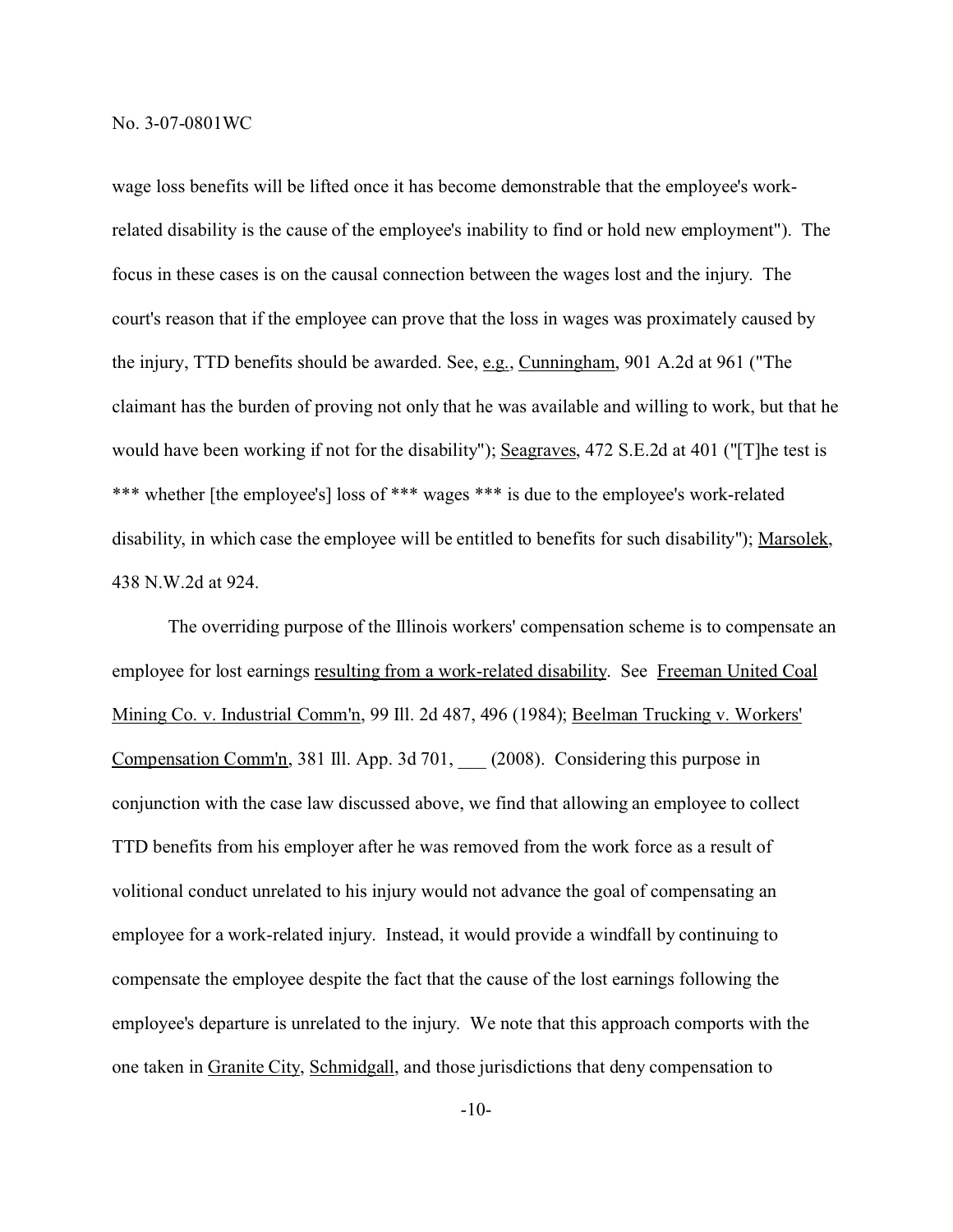employees who are terminated for misconduct where the disability played no part in the discharge in that it focuses on the reason the employee was removed from the work force.

Turning to the facts in this case, we note that claimant did present evidence that his condition had not stabilized at the time that he was discharged. However, he had been released to light-duty work and, in fact, had been able to perform such work for respondent. Further, claimant admitted that he did not have permission from respondent to write on the walls and shelves in the storage room and that the writings did not pertain in any way to his job duties with respondent. In other words, claimant tacitly conceded that he was removed from the work force as a result of volitional acts unrelated to his injury. Indeed, we find no evidence that would indicate that claimant was terminated so that respondent could avoid the payment of TTD benefits. Although some employees knew of claimant's actions weeks before his firing, the president of the company was not aware that claimant had defaced company property until shortly before the termination. Simply stated, but for his conduct in defacing respondent's property, claimant would have continued receiving TTD benefits until his condition had stabilized. Thus, we reverse the decision of the Commission awarding claimant to collect TTD benefits from respondent following his discharge for cause.

During oral arguments, we were advised that at the time that claimant was employed in the light-duty position, he was receiving a salary from respondent as well as a separate benefit from respondent's insurance carrier. Thus, we must also determine whether claimant is entitled to continue receiving this separate benefit from the insurance company following his termination. In resolving this issue, we find instructive Nascote Industries, 353 Ill. App. 3d 1067. In that case,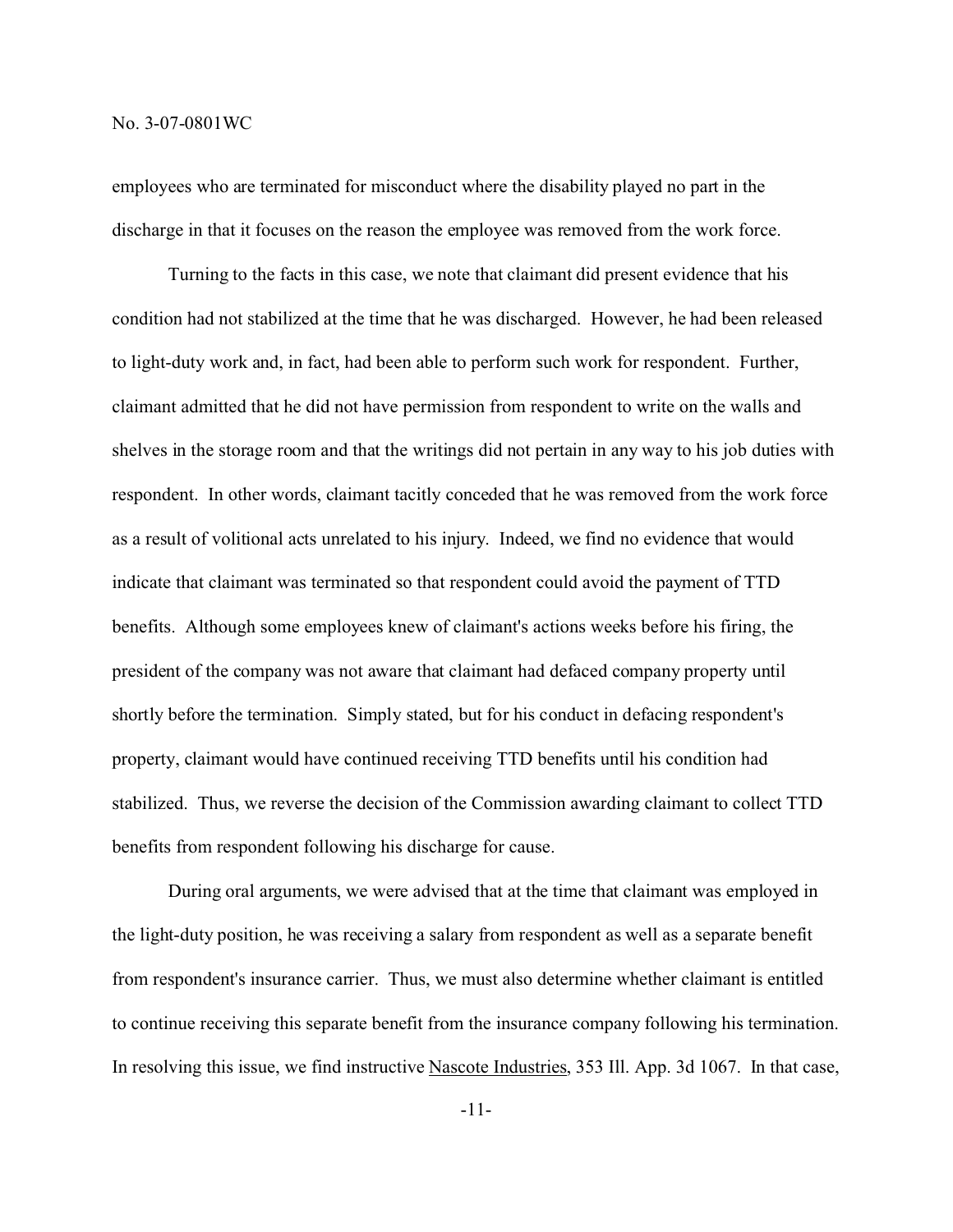the employee returned to part-time work for her employer following an injury. Following her return, the employer made voluntary benefit payments to the employee. The arbitrator classified these payments as maintenance and determined that the employer was not entitled to a credit for them against the permanency award. The Commission affirmed and adopted the arbitrator's decision. On appeal, we acknowledged that the Illinois Workers' Compensation Act (Act) (820 ILCS 305/1 et seq. (West 2004)) in effect for injuries prior to February 1, 2006, did not contemplate an award for "temporary partial disability."<sup>1</sup> Nascote Industries, 353 Ill. App. 3d at 1074. Yet we concluded that an injured worker who had not yet reached MMI and was working part time within his or her restrictions might be entitled to maintenance benefits. Nascote Industries, 353 Ill. App. 3d at 1074-75.

As noted above, we were advised in this case that claimant was receiving benefits from respondent's insurance carrier, notwithstanding the fact that he was working in a light-duty capacity. An individual who is working is not entitled to TTD benefits. See Pietrzak v. Industrial Comm'n, 329 Ill. App. 3d 828, 832 (2002) (stating that to establish entitlement to TTD benefits, an employee must show not only that he did not work, but that he was unable to work). Moreover, claimant's injury occurred on July 2, 2003, prior to the date upon which an injury must occur to be eligible for temporary partial disability benefits. Thus, if, as we were informed,

 $1$  The Act now provides for an award of temporary partial disability benefits for accidental injuries occurring on or after February 1, 2006. See Pub. Act 94-0277, eff. July 20, 2005 (amending 820 ILCS 305/8(a)).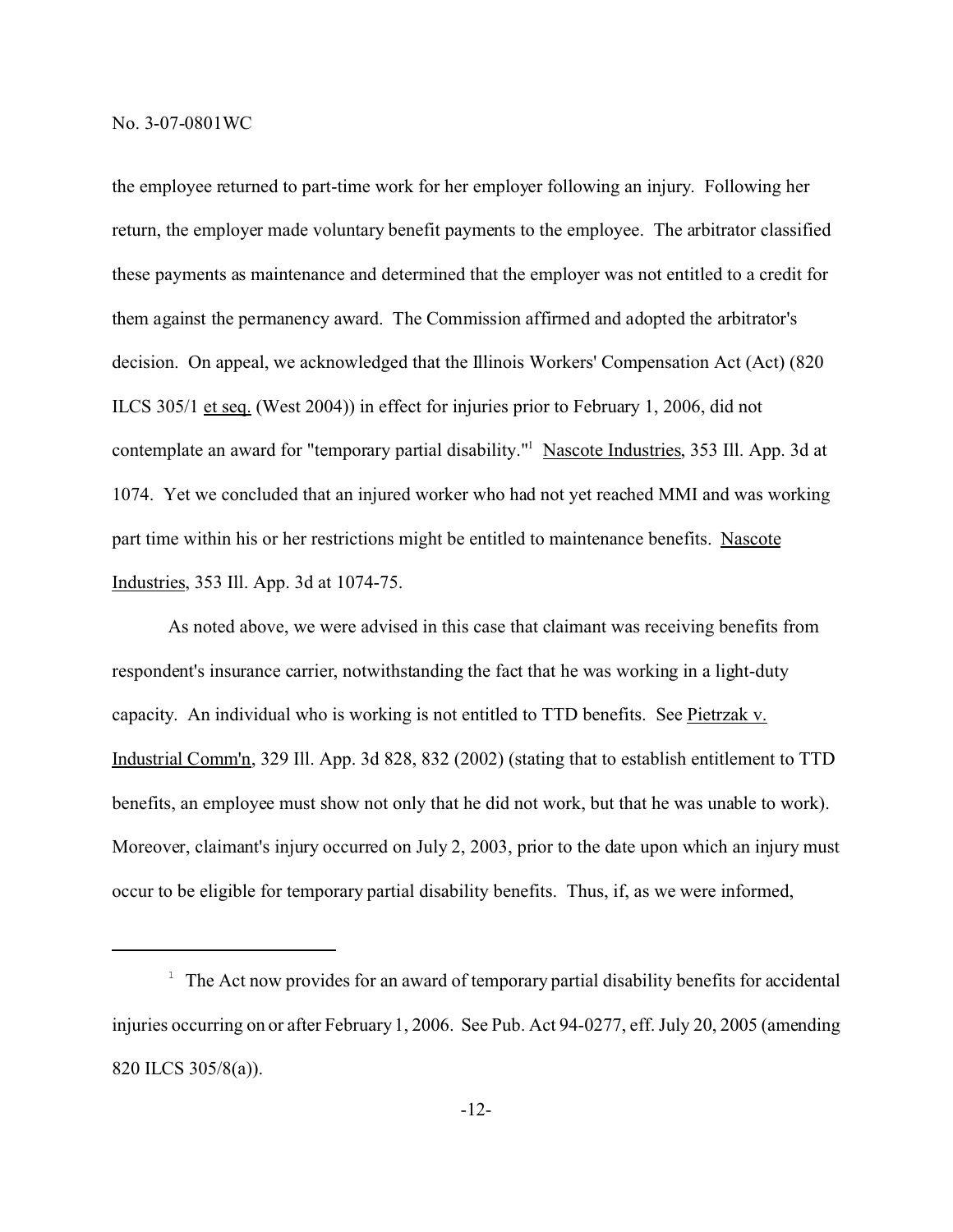claimant was receiving benefits from respondent's insurance carrier, the benefits could only have been paid as maintenance. Maintenance is awarded incidental to vocational rehabilitation. 820 ILCS 305/8(a) (West 2004) ("The employer shall also pay for treatment, instruction and training necessary for the physical, mental and vocational rehabilitation of the employee, including maintenance costs and expenses incidental thereto"). In Nascote Industries, we concluded that part-time employment within the restrictions authorized by a claimant's doctor can be classified as a physician-approved rehabilitation plan. Nascote Industries, 353 Ill. App. 3d at 1075. As discussed earlier in this disposition, Illinois courts have held that the absence of good faith in cooperating with vocational rehabilitation efforts justifies the termination of TTD benefits. See, e.g., Hayden, 214 Ill. App. 3d at 756. If the failure to cooperate with a rehabilitation plan provides a basis for disallowing future TTD benefits, if follows that being fired for cause from part-time employment also provides a basis for terminating any maintenance benefit that an employee might have been receiving incidental to that part-time employment. Accordingly, aside from our holding that claimant is not entitled to TTD benefits, we also find that claimant is no longer entitled to collect the portion of the maintenance benefit paid by respondent's insurance carrier.

#### III. CONCLUSION

For the foregoing reasons, we reverse the judgment of the circuit court of Will County, which confirmed the decision of the Commission. We remand the matter to the Commission for further proceedings pursuant to **Thomas**, 78 Ill. 2d 327.

Reversed and remanded.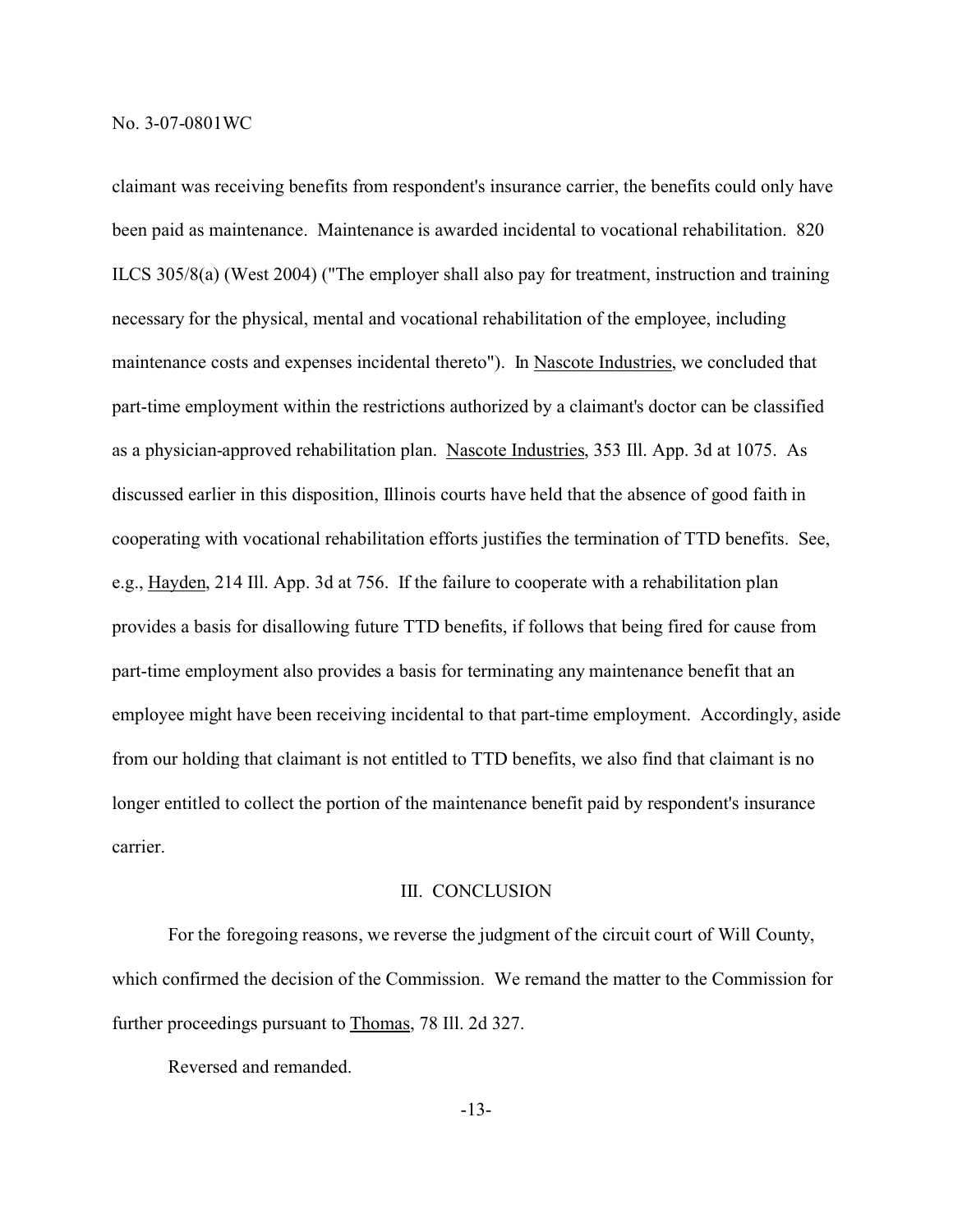McCULLOUGH, P.J., and HOFFMAN, J., concur.

DONOVAN, J., dissenting:

I respectfully dissent. In this case, the majority has announced a new principle which provides that temporary disability benefits may be discontinued where an employee who, upon returning to light duty or to a rehabilitation assignment, is terminated from the work force as a result of his volitional acts of conduct (or misconduct) that are unrelated to his disabling condition. Though I accept the general principle, I cannot join in the remainder of the decision because the majority provides no standards for practical application of the newly announced principle. In addition, I disagree with the outright reversal of the Commission's decision to award the claimant temporary disability and maintenance benefits.

According to the record, the claimant is a construction carpenter who was stricken with heat exhaustion on July 2, 2003, while working on a scaffold. Emergency responders were called to the work site to evaluate the claimant's condition. The medics determined that the claimant should be transported to the hospital for treatment. The medics placed the claimant on a backboard. As the medics began to move the claimant, they dropped him. His head and neck struck a toe board. The claimant felt pain in the back of his head and neck, and tingling in his arm immediately after the incident. The claimant was diagnosed with heat exhaustion, a mild concussion with post-concussion

-14-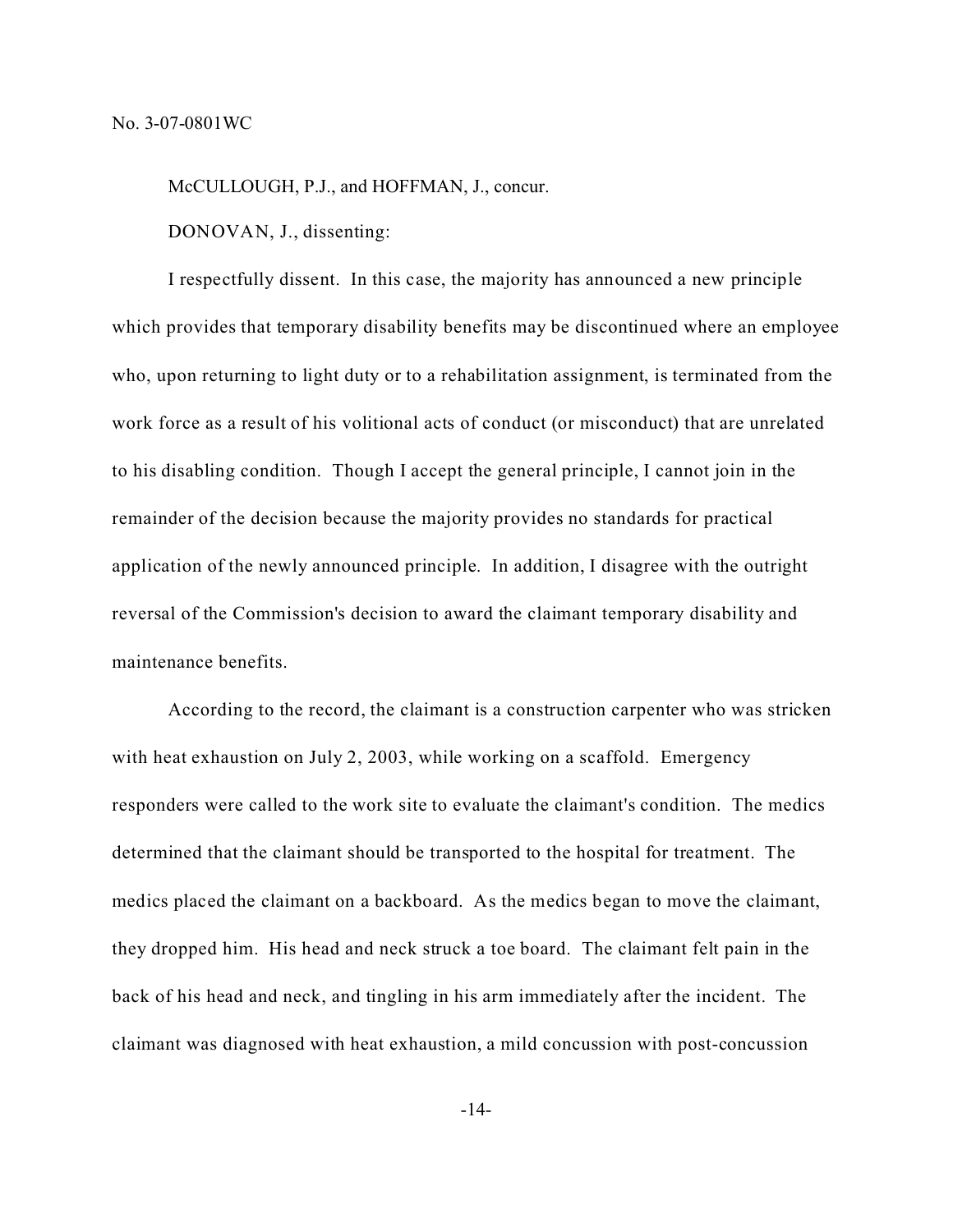headaches and blurred vision, and a cervical strain with tingling in the right arm. An MRI revealed a small broad-based disc bulge at C5-6. The claimant's physician noted complaints of severe sleep interruption and occasions of irritability and a short-temper. The claimant's physician's differential diagnosis included possible cognitive problems.

The claimant began to work light duty in February 2005. His duties included cleaning the yard, organizing material, cleaning and organizing the storage facility, unloading trucks, and emptying scaffolding racks. The claimant was paid \$20 an hour for the light duty work, and he received a maintenance benefit from the respondent's workers' compensation carrier. He had been earning \$32.15 an hour prior to the accident.

The claimant worked light duty until May 25, 2005, the date that the respondent terminated him for "defacing company property." The claimant acknowledged that he wrote religious maxims on the shelving in the storage area where he worked in April 2005. The claimant noted that he had seen other non-work related writing and graffiti on the walls and on equipment at his work place. Photos admitted into evidence showed the writings for which claimant admitted responsibility and the other writings that the claimant referenced in his testimony. The claimant stated that his direct supervisor, two other supervisors, and Jan Coffey, the company president's administrative assistant, knew of his conduct several weeks before he was terminated. Prior to the date of termination, no one confronted the claimant about his actions and no one asked or ordered him to paint

-15-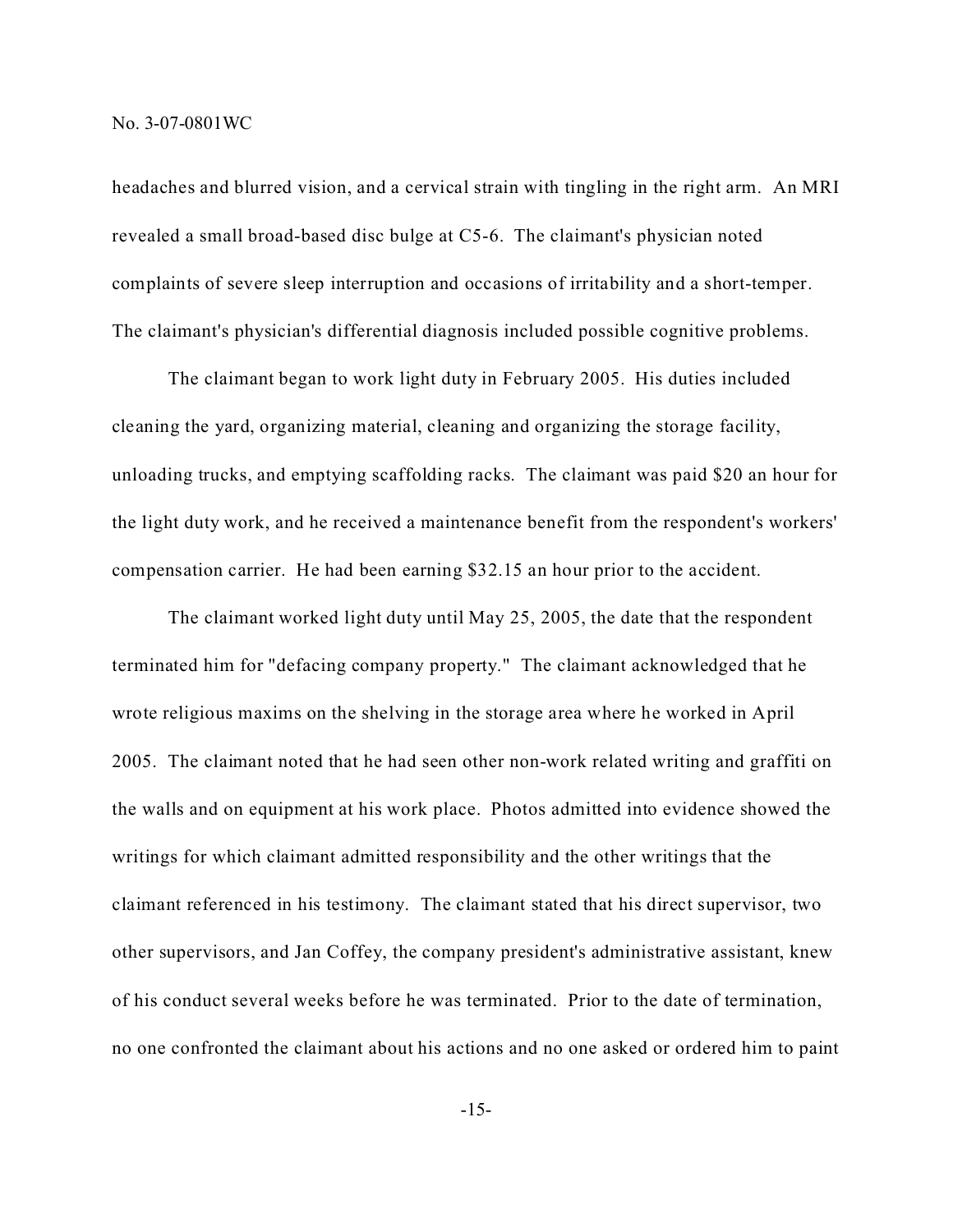over his writings. The claimant was discharged only after he had a run-in with Jan Coffey over a wage overpayment.

Jan Coffey conceded that the claimant was not a problem employee. She noted that the company president was meticulous about his building, but she did not identify a company rule or policy that addressed the type of conduct committed by the claimant or the discipline for such conduct. Coffey stated that she did not know what consequences her boss would impose.

It has been long held that the overriding purpose of the Illinois workers' compensation scheme is to compensate an employee for lost earnings resulting from work-related injuries. Freeman United Coal Mining Co. v. Industrial Comm'n, 99 Ill. 2d 487, 496, 459 N.E.2d 1368, 1373 (1984); Lambert v. Industrial Comm'n, 411 Ill. 593, 606, 104 N.E.2d. 783, 789 (1952). Equally longstanding is the proposition that our workers' compensation laws should be interpreted and applied in a practical and commonsense matter to accomplish the ultimate purpose of the Act. Lambert, 411 Ill. at 599, 104 N.E.2d at 786.

Whether temporary disability benefits may be discontinued where an employee who upon returning to light duty or to a rehabilitation assignment is terminated from the work force is a question that has not been addressed in any reported decision in Illinois. The majority reviewed decisions from the courts of other jurisdictions and identified the

-16-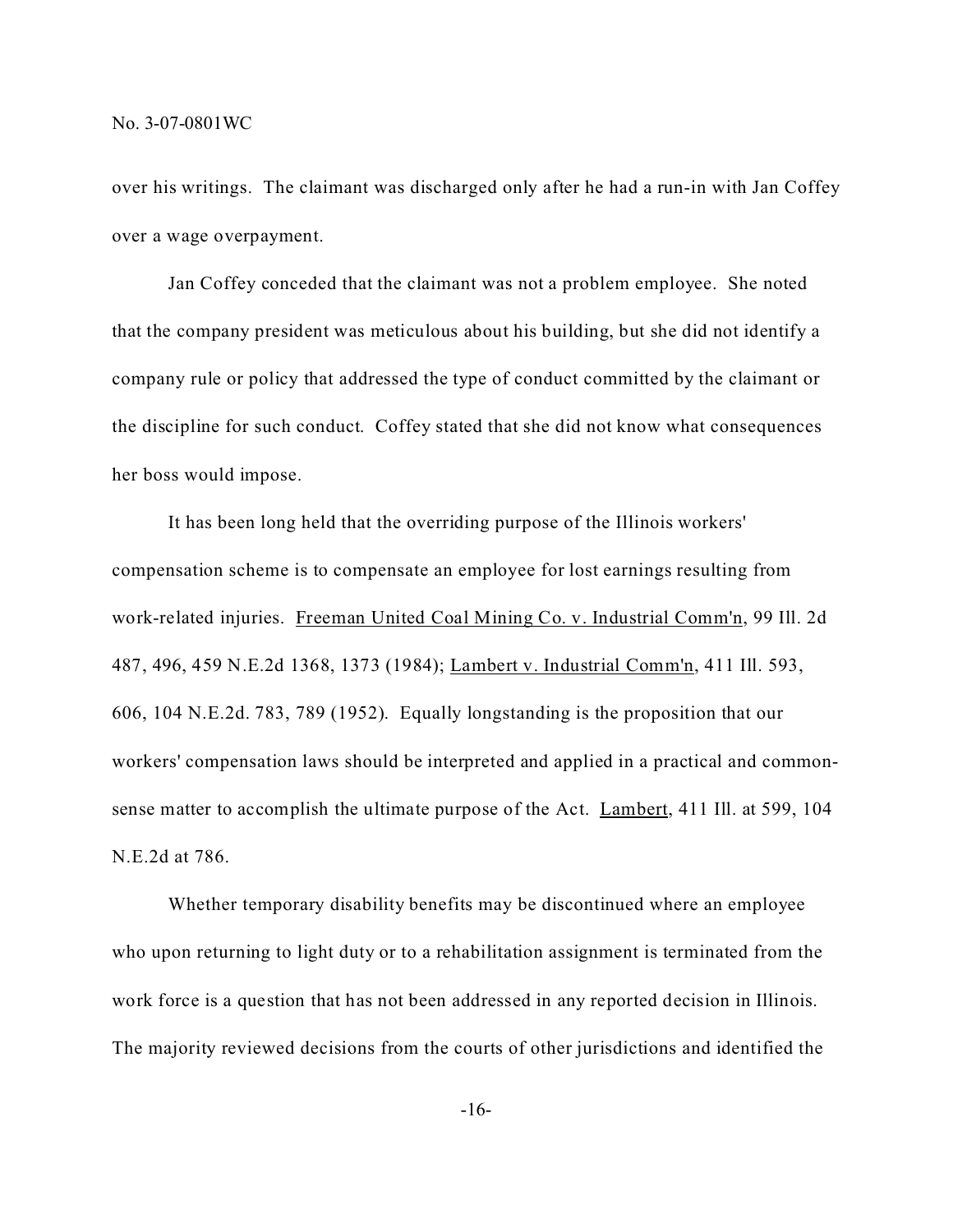two separate approaches to the issue. Compare Palmer v. Alliance Compressors, 917 So. 2d 510, 514 (La. Ct. App. 2005), with Seagraves v. Austin Co. Of Greensboro, 123 N.C. App. 228, 472 S.E.2d 397 (1996). The majority concluded that the reasoned approach of jurisdictions that deny compensation to employees who, upon returning to modified duty or a rehabilitation assignment, are terminated for just cause unrelated to their disabling conditions comports with the purpose behind the Illinois workers' compensation scheme.

I accept this general principle, but I find the majority's decision to be incomplete because it lacks standards for a practical application of this new principle. After reviewing a number of authorities from other jurisdictions, I conclude that the framework set forth in the Seagraves decision provides a practical, common-sense approach that would serve the ultimate purpose of our compensation system. Seagraves, 123 N.C. App at 233-34, 472 N.E.2d at 401. In my view, an employer, who terminates an injured employee and who discontinues the employee's temporary benefits, has the burden to establish (a) that the employee violated a rule or policy, (b) that the employee was fired for a violation of that rule or policy, (c) that the violation would ordinarily result in the termination of a non-disabled employee, and (d) that the violation was a voluntary act within the control of the employee and not caused by the employee's disability. If the employer establishes that its employee has engaged in misconduct constituting a constructive refusal to perform the work provided or to participate in the rehabilitation

-17-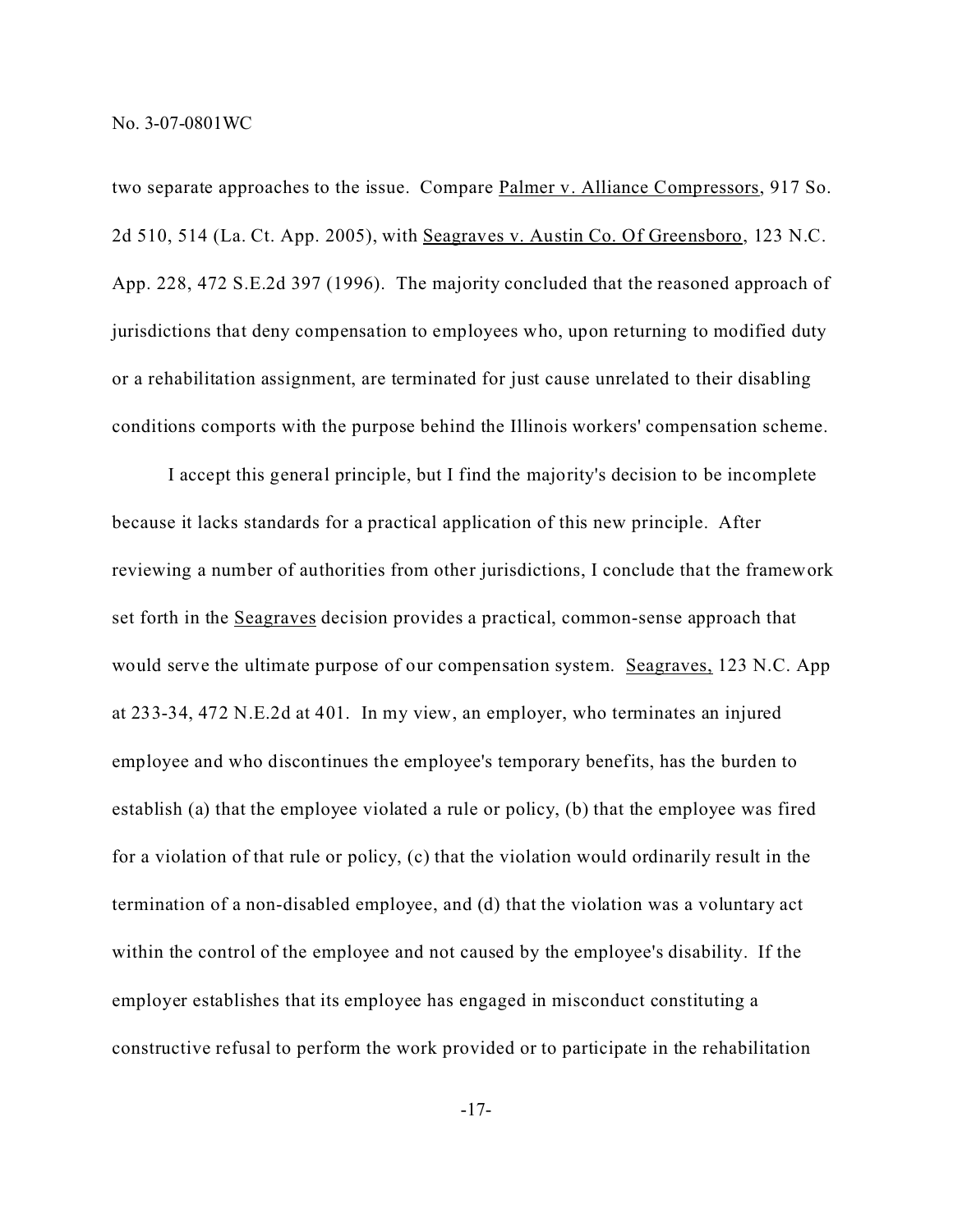plan, then the burden shifts to the employee to produce evidence to rebut the employer's evidence, or to establish that his work-related injury contributed to his subsequent wage loss. If the employee establishes that the medical restrictions resulting from the workrelated injury prevent him from securing employment at pre-injury work levels, temporary disability benefits should be payable for the loss of earning capacity.

Under this framework, it is not sufficient to show that there is just cause for the termination. The employer must show that there is just cause for the employer's refusal to pay temporary disability benefits. This type of approach serves to prevent an employer from using an infraction of company policy as a pretext for terminating an injured employee and cutting off his temporary disability benefits and to protect an employee against harassment leading to voluntary termination, and it also serves to insulate an employer against unacceptable behavior that ordinarily would result in the termination of an employee. See Seagraves, 123 N.C. App. at 234, 472 S.E.2d at 401; Porter v. Ford Motor Co. 109 Mich. App. 728, 732, 311 N.W.2d 458, 460 (1981).

The majority has determined that the Commission's decision to award the claimant temporary disability benefits following his termination should be reversed outright. The majority concluded that the claimant "tacitly conceded that he was removed from the work force as a result of volitional acts unrelated to his injury," based on his acknowledgments that he had written maxims with religious themes on shelves in the

-18-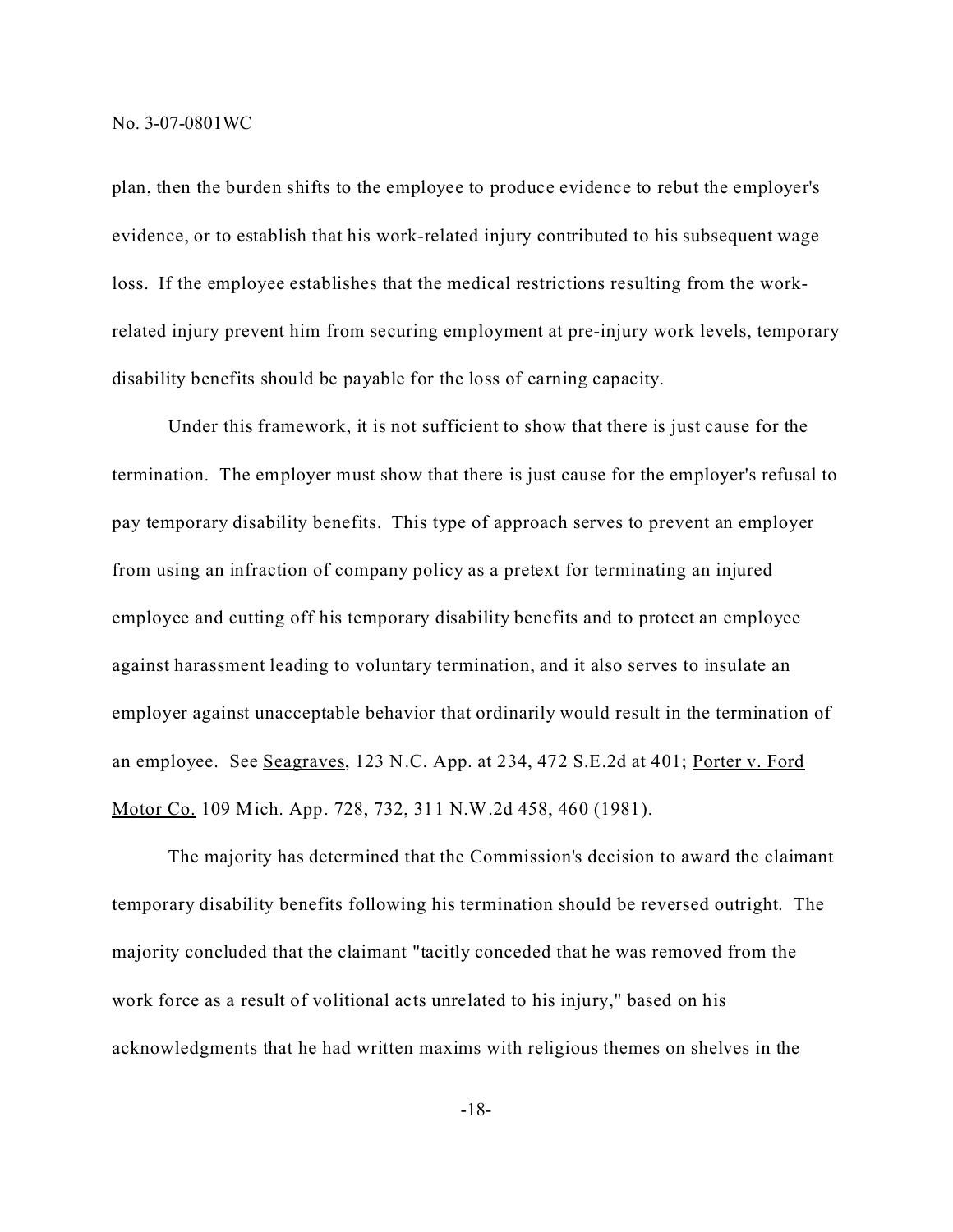storage area where he worked and that his writings were unrelated to his job duties, and that the claimant would have continued receiving his temporary disability benefits until his condition stabilized had he not defaced the respondent's property. After a careful review of the record, I do not find adequate evidence to support this conclusion.

In this case, the nature of the claimant's termination was not addressed by the arbitrator or the Commission. There is no finding, express or implied, that the claimant was terminated for "just cause<sup>2</sup>." This may be because the parties presented little evidence on that issue. There is no evidence in the record to show that the claimant's conduct violated an established company rule, and there is no evidence that the act of "defacing company property" triggered an immediate termination, rather than a suspension or a lesser discipline. The parties presented no evidence in regard to whether an able-bodied employee had ever been terminated for such conduct. There is no evidence in regard to whether the claimant would be able to find and hold other employment due to the work-related disabilities and the resulting medical restrictions. Finally, I note that the claimant reported trouble sleeping and an increase in irritability

 $2$ It is important to note here that the Commission is charged with the responsibility to determine whether a covered employee suffered a work-related injury and, if so, the compensation to which he is entitled. Generally, it is not the role of the Commission to determine the reasons for an employee's discharge. Since issues of "just cause" termination and retaliatory discharge are not within the purview of the Commission, res judicata would not apply to the Commission's findings and determination that an employee's temporary benefits were properly discontinued following termination.